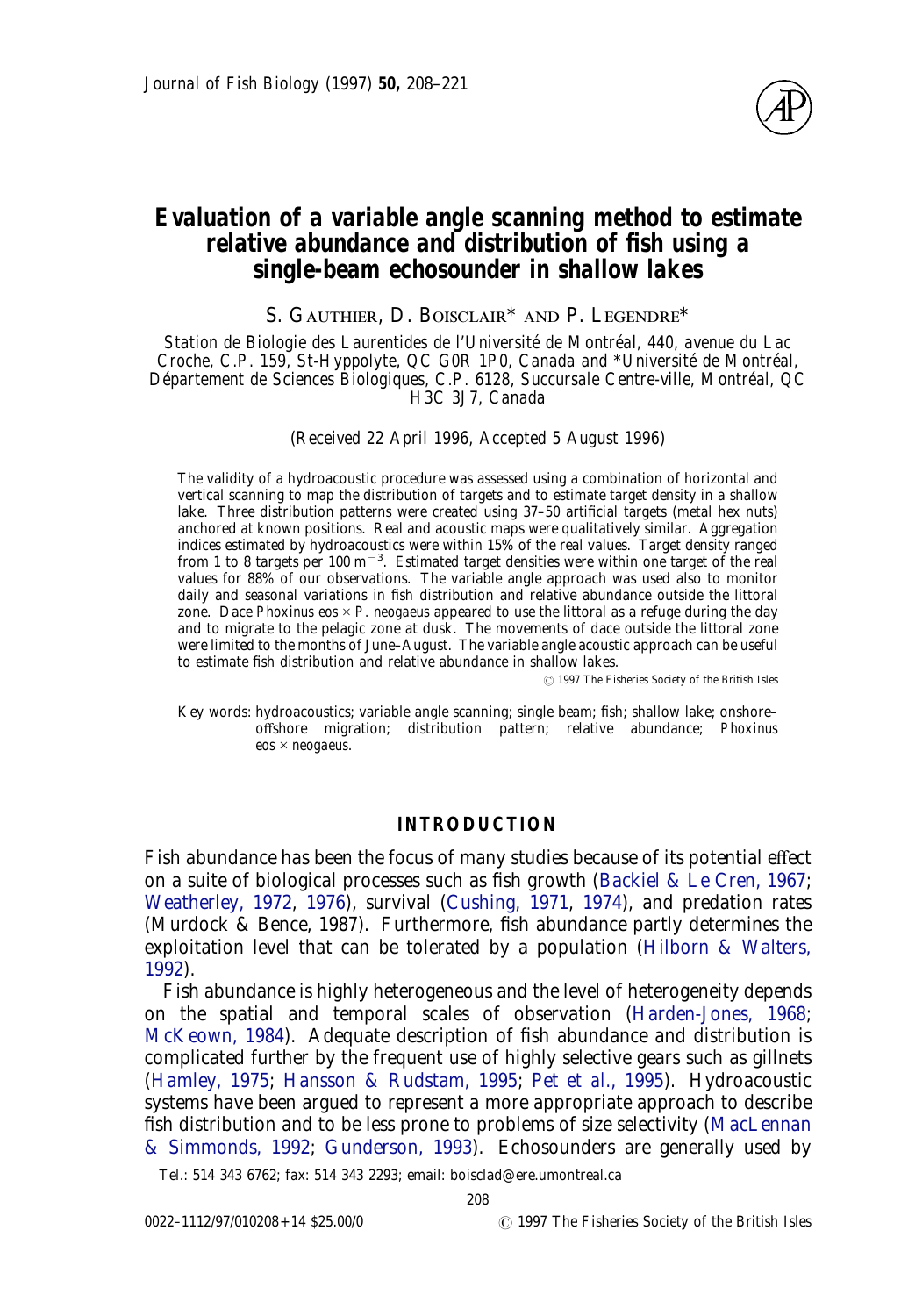directing the transducer vertically from the surface towards the bottom. The volume sampled by the instrument is associated with the characteristics of the emitting source (beam pattern, frequency, source level) and to the depth of the water column [\(Foote, 1991\)](#page-12-7). This situation, combined with the narrowness of most beam angles (which depends on the frequency and the size of the transducer), may represent the most important limitation to the use of echosounders in shallow lakes. Several authors have developed a side-scanning strategy which consists of directing the transducer of the echosounder along the horizontal axis. Side-scanning has been used in fisheries as a technique to count and map fish schools [\(Smith, 1970;](#page-13-3) Hewitt *et al*[., 1976;](#page-12-8) [Smith, 1977;](#page-13-4) Gerlotto *et al*., unpublished; [Misund](#page-12-9) *et al*., 1995), and to monitor relative fish abundance from a moving boat [\(Kubecka](#page-12-10) *et al*., 1992, [1994\)](#page-12-11) or from a stationary shore-based sonar [\(Gaudet, 1990;](#page-12-12) Mesiar *et al*[., 1990\)](#page-12-13). However, in some particular situations, horizontal scanning alone may not give a complete picture of fish distribution patterns. Those situations can be encountered in lakes where fish migrate onshore–offshore and vertically, or when there is vertical segregation in fish depth distribution. One alternative approach may be to combine vertical and horizontal scanning (further referred to as the variable angle approach).

The objectives of the present work were (1) to evaluate the validity of the variable angle approach to estimate the distribution and relative abundance of targets; and (2) to perform a preliminary description of daily and seasonal variations of fish distribution patterns in a shallow lake using that approach.

## **MATERIALS AND METHODS**

#### DESCRIPTION OF SET-UP

The study was performed in the west arm of Lake Croche (4·2 ha), at the Station de Biologie des Laurentides de l'Université de Montréal in the Lower Laurentian region of Quebec during 1992 and 1993. Lake Croche is an oligotrophic lake with a maximum depth of 11 m. Generally, the lake is covered with ice from November to April. Water temperature reaches a maximum of  $20-24$ °C at the surface in mid-July. Temperature drops to 10–15° C at 4 m from the surface and ranges from 6 to 8° C at the bottom. Generally anoxic conditions are encountered below 4 m from the surface. Fish encountered in that lake include two piscivorous species, the brook charr *Salvelinus fontinalis* Mitchill and the lake trout *S. namaycush* (Walbaum); a bottom dwelling species, the white sucker *Catostomus commersoni* Lacépède; two species of cyprinid, the creek chub *Semotilus atromaculatus* Mitchill and an hybrid between the redbelly and finescale dace *Phoxinus eos*  $\times$  *neogaeus* Cope; and one species of sunfish, the pumpkinseed sunfish *Lepomis gibbosus* L.

The variable angle approach was evaluated by comparing known distribution patterns and relative abundances of artificial targets to values obtained using hydroacoustics. Targets were detected using a single beam echosounder with a 200-kHz transducer (SIMRAD EY-200P). The transducer was installed at the extremity of a mobile pole and set at a depth of 0·8 m. This pole was positioned on a pair of axles: one to pivot the transducer in the horizontal plane and another to tilt the transducer in the vertical plane. The direction of the transducer's axis in the horizontal and vertical planes was determined using marks and protractors located on the axles. Hydroacoustic sampling was performed from a floating platform anchored at 50–60 m from shore (depending on the horizontal direction taken as reference) in a small bay (surface area:  $3800 \text{ m}^2$ , maximum depth: 9·5 m).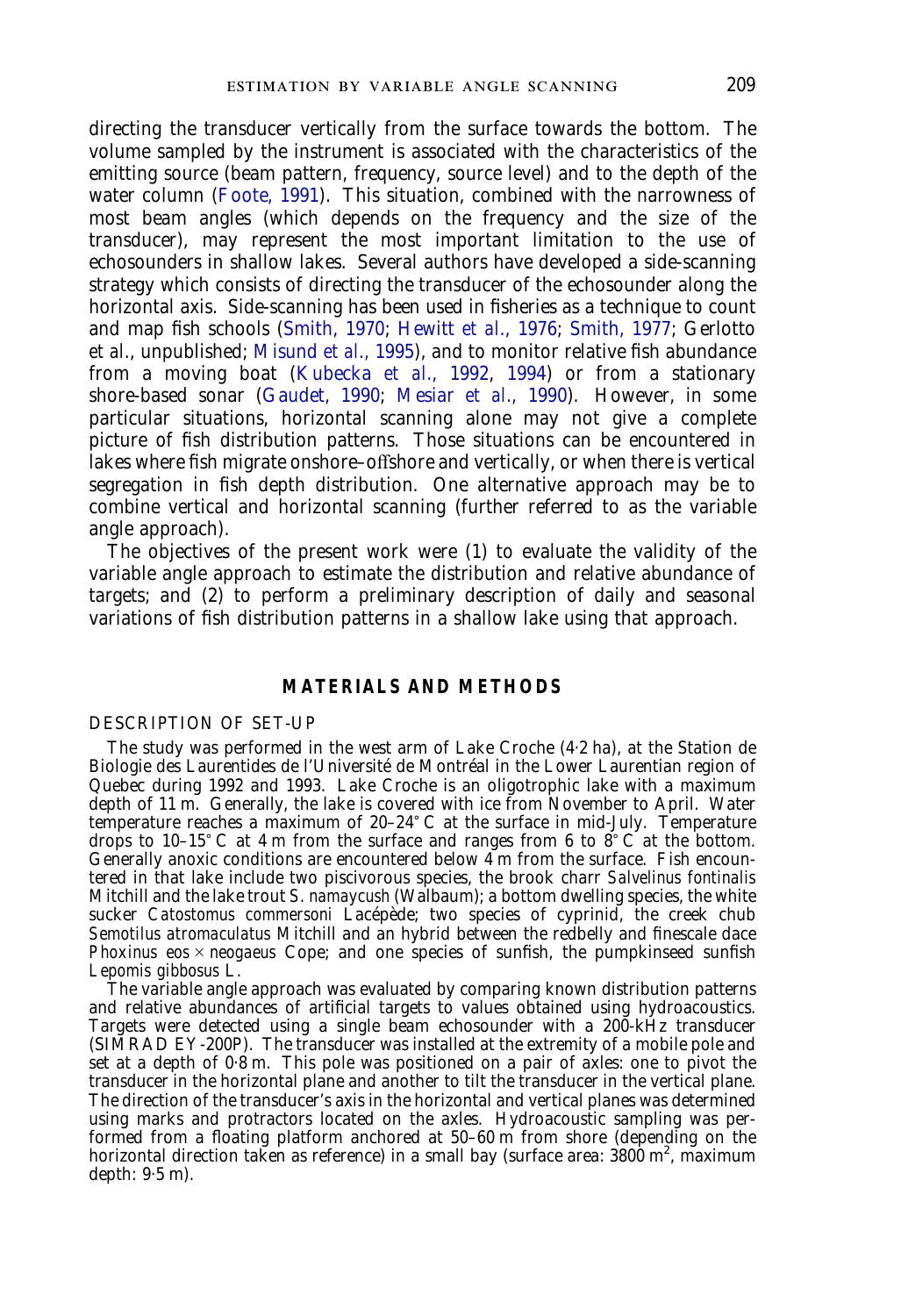### CALIBRATION

Calibration consisted of finding the settings that should be used to position the targets adequately and to estimate the volume sampled by the acoustic beam.

The settings recommended for vertical scanning are a pulse duration of 1·0 ms, a receiver gain of 3 (52 dB) and a time varied gain (TVG) function of 40 log*r* starting at 1·5 m (T. Lindem, Department of Physics, University of Oslo, pers. comm.). Using this arrangement, the hydroacoustic system could detect a target strength of  $-60 \text{ dB}$ , and hence fish as small as  $c. 2$  cm in length. The validity of these settings was evaluated for horizontal scanning by comparing the distance of targets as detected by the echosounder to real values (10, 20, 30, and 40 m from the transducer). Two types of targets were used: a standard copper sphere (target strength,  $TS = -44.1$  dB) and live fish (the hybrid of redbelly and finescale dace; 60 mm total length). The theoretical determination of the target strength of those fish was  $-52$  dB (TS=20 log $L - 68$ ; [Lindem & Sandlund, 1984;](#page-12-14) [Bjerkeng](#page-11-3) *et al*., 1991). These targets were suspended at 0·8 m from the surface of the lake to maximize the probability of positioning the targets in the middle of the transducer's axis. The original settings were valid for both vertical and horizontal scanning, except that the TVG start was set higher (4·0 m) to minimize noise saturation, since the system received more interference from the surface when scanning horizontally.

The volume sampled by the transducer was estimated using the geometric equation for a cone. This equation requires values of the beam angle and of the maximum distance at which a target could be recorded. Although the theoretical beam angle was provided by the manufacturer  $(-3$  dB half-beam angle of  $3.5^{\circ}$ ), the effective beam angle was estimated in the field. During horizontal scanning, the calibration sphere was hauled perpendicularly to the axis of the beam at a depth of 0·8 m and at distances of 10, 20, 30 and 40 m from the transducer. The angular position of the calibration sphere as it entered and exited the beam was noted using a protractor installed on the platform on which the transducer was located. The effective beam angle determined using this approach was 11)  $(±0.5^{\circ})$ . This value did not vary within the range of distances used from the transducer. The procedure was repeated with the use of a wired live fish and gave the same result, within the range of distances adopted (10–40 m). The maximum distance from the transducer at which a target could be discriminated from the background (bottom of lake or shore) ranged from 35 to 50 m during horizontal scanning and from 7 (directing the transducer downward) to 35 m during transversal scanning.

#### VALIDATION

The validity of the variable angle approach to position targets adequately, was evaluated using three combinations of abundance and distribution patterns. The three distribution patterns represented different degrees of regularity (from clumpiness to uniformity). Each pattern was created by installing 37–50 targets at known positions in the bay. The position of each target was defined using polar co-ordinates (distance, and vertical and horizontal angles relative to the transducer installed on the platform). The targets consisted of metal hex nuts of approximately  $-48$  dB (25 mm diameter, 3.5 times the acoustic wavelength) submerged at 0·5–3·5 m below the surface. Each target was attached to a monofilament line (0·5 mm diameter) anchored at the bottom of the lake and supported by floating rubber balloons on the surface. The monofilaments and the floats were not detected by the echosounder.

Hydroacoustic sampling was performed using nine horizontal sectors of 11° originating at the transducer on the platform and directed towards the shore. Each sector was separated by  $1^{\circ}$  to minimize statistical dependence among observations made in adjacent sectors. The total horizontal coverage was consequently of  $107^{\circ}$  ( $9 \times 11^{\circ}$ ) + ( $8 \times 1^{\circ}$ ). The sectors were scanned vertically also to sample three depth layers  $(0, 20, 20, 40)$ <sup>o</sup> relative to the surface). This sampling strategy resulted in the observation of a total of 27 acoustic cones (nine sectors  $\times$  three vertical directions). Sounding was made between 1300 and 1700 hours when several clues (hydroacoustics, pelagic seine hauls, diving observations) indicated the absence of fish in the study area.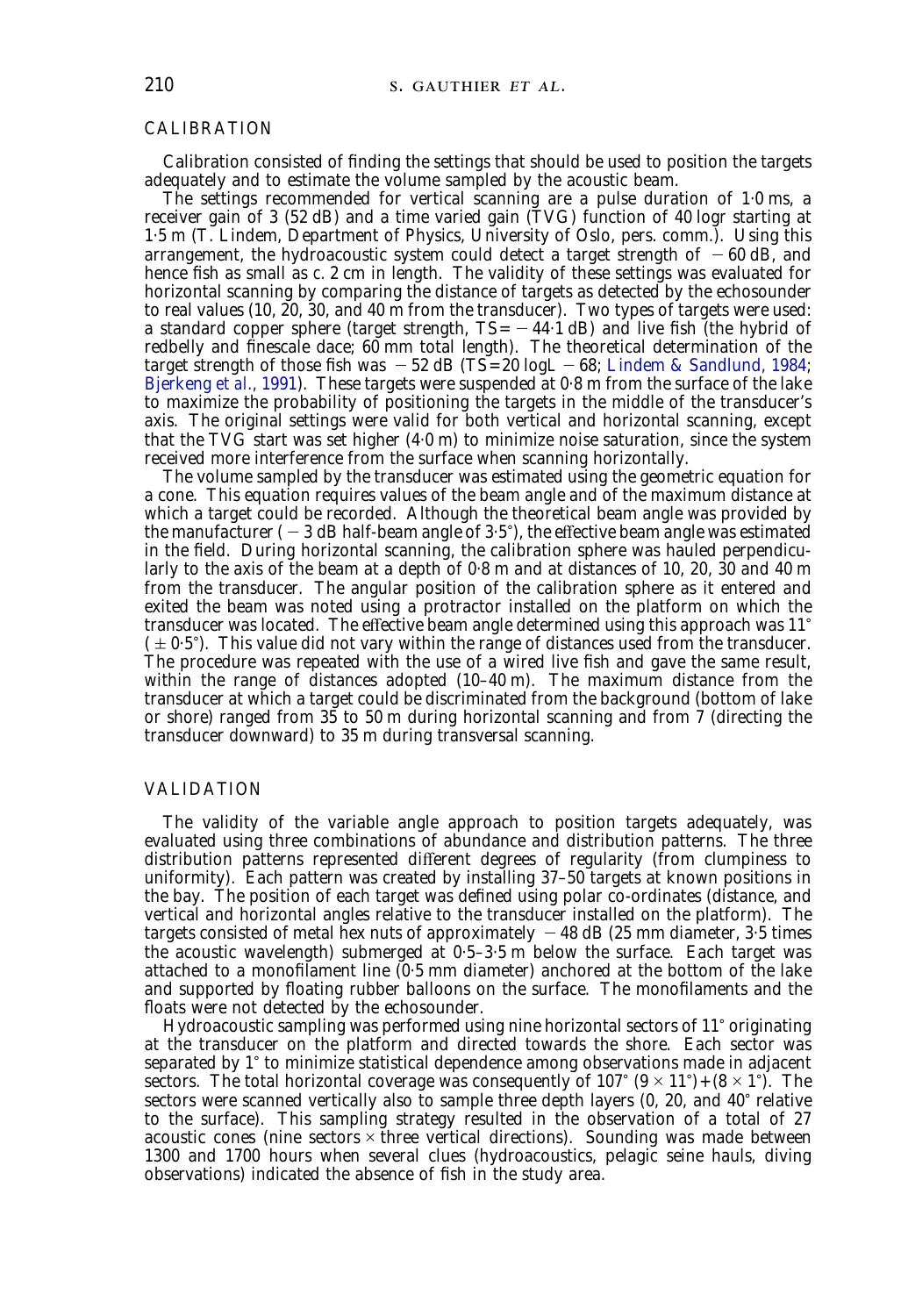### DESCRIPTION OF FISH MIGRATION PATTERNS

Fish migration patterns were monitored using the same method as detailed for the validation except that only four sectors of 11° oriented from the pelagic zone towards the shore were used, each sector separated by  $5^{\circ}$ , and a fourth depth layer (at 80 $^{\circ}$  relative to the surface) was scanned also. Therefore fish migration patterns were estimated by observing targets in 16 acoustic cones (four sectors  $\times$  four vertical directions). Echosounding was performed on 11 occasions: in 1992: 28–29 August, and 24 October; in 1993: 20 March through a hole made in the ice; 29 April; 6 and 20 May; 8 June; 1 and 6 July; and 18 September. On each date, individual acoustic cones were sampled for 3 min at 4-h intervals over 24 h starting at 0900 hours. Fish moving outside the littoral zone were sampled from June to August at weekly to fortnightly intervals using a pelagic seine ( $50 \times 3$  m; mesh-size=5 mm). Seine hauls were made from 1400 to 0300 hours on days when there was no hydroacoustic sampling, to avoid interference. The largest pelagic invertebrates found in Lake Croche were holopediums, which reached their peak density in September and were particularly abundant at night (110 inds  $1^{-1}$ ; B. Pinel-Alloul, Département de sciences biologiques, Université de Montréal, unpublished data). Since no echoes were recorded during hydroacoustic samplings at night in September, it was assumed that the echoes recorded were produced only by fish.

#### COMPUTATIONS

The targets (hex nuts or fish) perceived by the echosounder were represented by marks on the printout of the hydroacoustic system. Each mark was associated with a specific cone (horizontal and vertical angular position from the platform) and with its distance from the transducer (read directly on the print-out). Analytical tools for recognizing multiple echoes (within half pulse length) were not available and so the echoes were interpreted as single targets.

### *Estimation of target distribution*

The maps of the targets developed from hydroacoustic observations (angular positions and distances from transducer) were compared with real maps using an aggregation index *r* based on the nearest neighbour method [\(Clark & Evans, 1954\)](#page-11-4). The aggregation index can range from 0 to 2·2 and has been described to represent clumped (0<*r*<0·9), random  $(0.9 < r < 1.25)$  and uniform  $(1.25 < r < 2.2)$  distributions [\(Morrison, 1970\)](#page-12-15). For each map, the aggregation index was calculated as:

$$
r = \frac{\bar{d}_A}{\bar{d}_F} \tag{1}
$$

where  $\bar{d}_A$  is the mean distance to the nearest neighbour and  $\bar{d}_E$  is the expected distance to the nearest neighbour assuming a uniform distribution.  $\overline{d}_4$  was calculated as:

$$
\bar{d}_A = \frac{\sum d_i}{n} \tag{2}
$$

where  $d_i$  is the distance to the nearest neighbour for target '  $i'$  as estimated using the maps (real or produced using hydroacoustics) and *n* is the number of targets in the study area. Distances estimated using the maps developed with hydroacoustics were calculated under the assumption that a target detected at a given distance from the transducer was situated on the axis of the beam  $\bar{d}_E$  was calculated as:

$$
\bar{d}_E = \frac{1}{2\sqrt{\rho}}\tag{3}
$$

where  $\rho$  is the density of targets (number of targets in the study area/surface of the study area).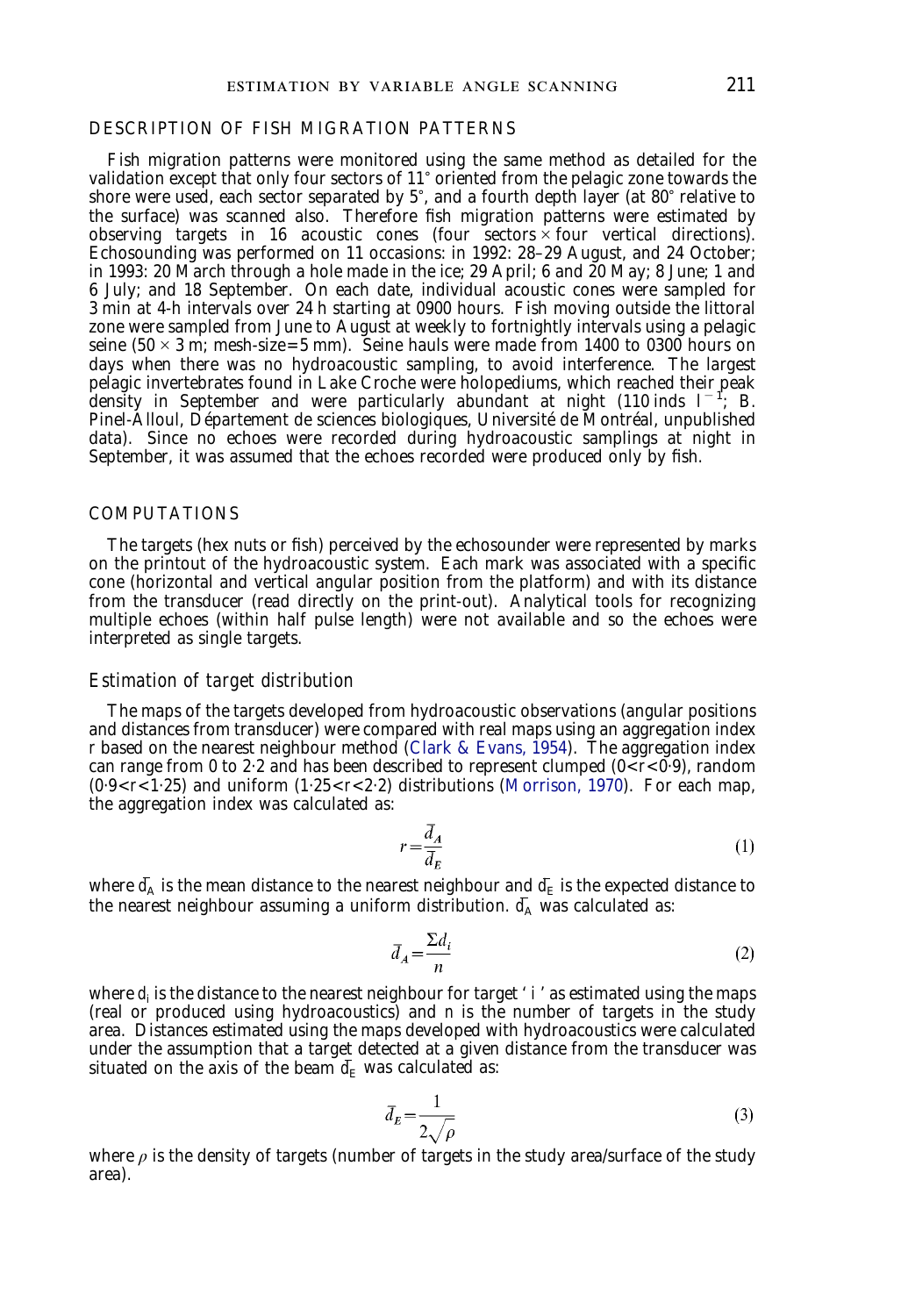

<span id="page-4-0"></span>FIG. 1. Schematic view of a horizontal beam projection with the variables used to estimate the theoretical volume of the hyperbolic section.  $\theta$ , beam angle;  $\lambda$ , depth of the transducer; *h*, length of the projection.

### *Estimation of target density*

The validity of the variable angle approach to estimate relative target abundance was assessed by comparing real to estimated target densities (number of targets per unit volume). Each acoustic cone was divided into sections of 100 m<sup>3</sup>, correcting when necessary the volume calculated for that part of the beam situated theoretically above the water surface during horizontal scanning [\(Fig. 1\)](#page-4-0). This aerial part of the beam was estimated using an equation of a hyperboloid defined by the effective beam angle (*è*), the depth at which the transducer was set (*ë*) and the distance of the sampling projection (*h*). Each acoustic cone could be divided in one to three sections of  $100 \text{ m}^3$  (depending on the orientation of the cone) for a total of 35 independent sections. For each section insonified, the difference was calculated between the number of targets counted using hydroacoustic and real values. Finally, the percentage was estimated of sections for which the hydroacoustic method predicted target density accurately.

# *Fish relative abundance and magnitude of migration*

The maximum distance from the transducer at which a target could be discriminated from the background during horizontal scanning (35–50 m) corresponded approximately to the intersection between the bottom of the lake and the euphotic zone (3-m isobath in Lake Croche; *c*. 15 m from shore). Consequently, the targets were interpreted as fish located outside the littoral zone of the bay surveyed.

Fish relative abundance outside the littoral zone  $(A_{R}$ : number of targets per 100 m<sup>3</sup>) at a given time of day was estimated for each acoustic cone as:

$$
A_R = 100 \; n_t \; V^{-1} \tag{4}
$$

where  $n<sub>r</sub>$  is the number of targets recorded during 3 min and *V* is the total volume insonified.

The position of the fish front relative to the littoral zone was determined for each acoustic cone as the maximum distance from the littoral zone at which a target was observed.

#### *Fish density*

Fish density (*D*: number of fish  $100 \text{ m}^{-3}$ ) was estimated as:

$$
D=100 N V_S^{-1}
$$
 (5)

where *N* is the number of fish captured per haul and  $V<sub>S</sub>$  is the volume sampled by the pelagic seine. The volume sampled by the pelagic seine  $(V_S=200 \text{ m}^3)$  was assumed to be represented adequately by a cylinder having a radius of 8 m and a height of 3 m. Because fish may have escaped by diving below the depth covered by the seine and since the seine was closed rarely in a perfectly symmetrical fashion, the estimates of fish density probably underestimated the real values.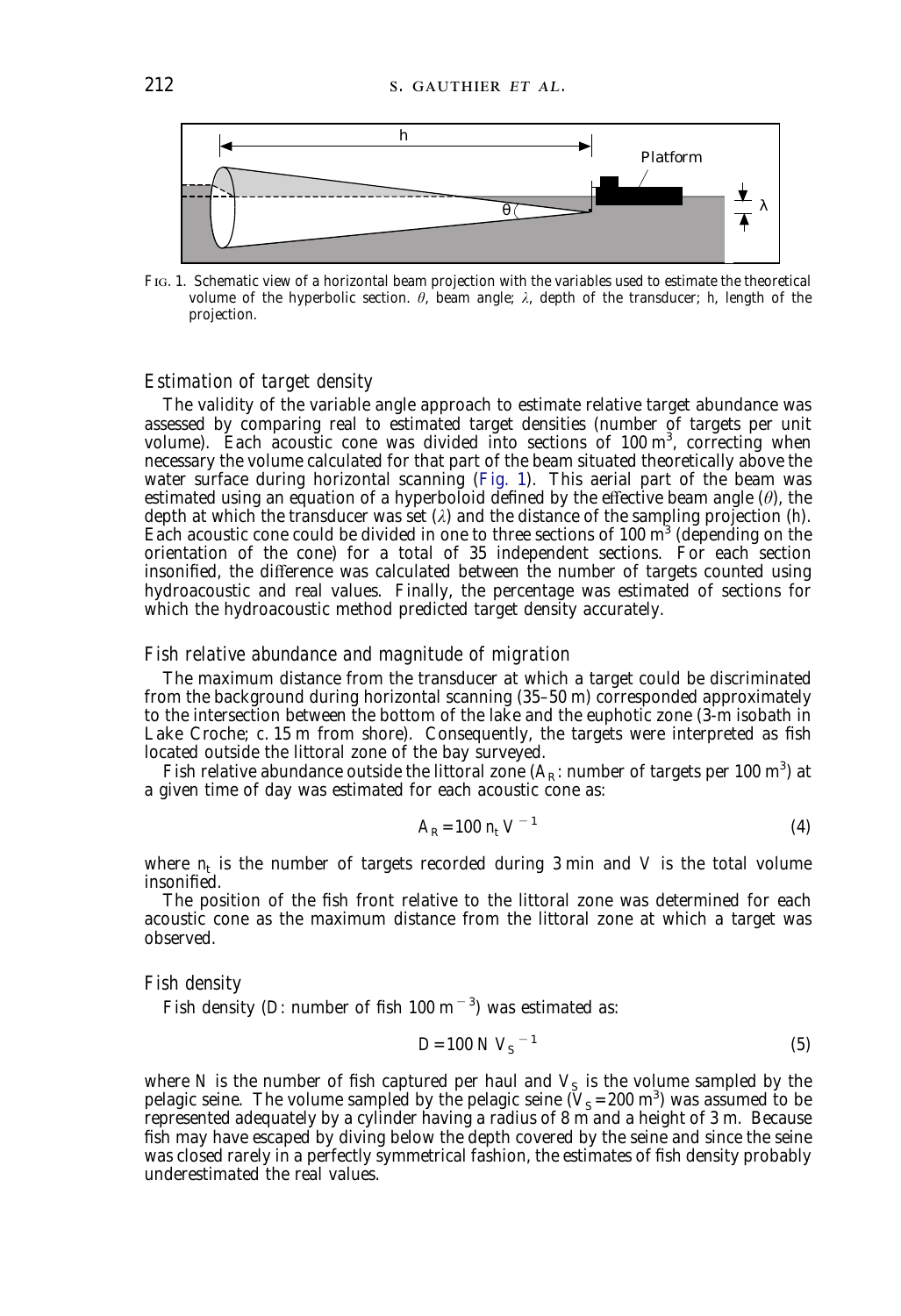### STATISTICAL ANALYSIS

Real and estimated target densities were compared using a model II regression (major axis). The slope of the relationship between real and estimated target densities was calculated for each distribution pattern and was tested against an expected value of 1. The 95% confidence intervals (CI) of the slopes were calculated following the method of [Jolicoeur \(1968\).](#page-12-16)

Within- and among-date variations were tested in fish relative abundance and in magnitude of migration with a two-way analysis of variance (ANOVA). Fish were recorded only in the horizontal sectors and only from June to August. Consequently, for the ANOVA, the two factors consisted of three classes of time of day (0500–0900, 1300–1700 and 2100–0100 hours) and five dates. Furthermore, different sectors sampled for a given combination of times and dates were used as replicates.

### **RESULTS**

# ESTIMATION OF TARGET DISTRIBUTION

Real distribution patterns of artificial targets had aggregation indices ranging from 0·66 to 1·36 [\(Fig. 2\)](#page-6-0). Maps of the targets produced with signals recorded using hydroacoustics were qualitatively similar to the real distributions. The differences between the aggregation indices estimated using real target positions and those obtained using hydroacoustics corresponded to 4·5 and 2·6% of the real values for the clumped and random distribution patterns respectively. This difference was 15·4% for the uniform distribution pattern [\(Fig. 2\)](#page-6-0). The magnitude of the discrepancy between real and estimated aggregation indices was not related to the number of targets present in the study area nor to the size of the area over which the targets were distributed  $(230 \text{ m}^2 \text{ for the clumped})$ distribution,  $770 \text{ m}^2$  for the random distribution, and  $510 \text{ m}^2$  for the uniform distribution).

### ESTIMATION OF TARGET DENSITY

Real target density ranged from 0 to 8 targets  $100 \text{ m}^{-3}$ . There was no artificial target in 22 of the 35 sections for the clumped and uniform distributions. There were only eight empty sections for the random pattern. Target densities determined using hydroacoustics ranged from 0 to 7 targets  $100 \text{ m}^{-3}$ . The number of empty sections estimated by hydroacoustics was 21 for the clumped and the uniform distributions and 10 for the random distribution. There were significant and linear relationships between estimated and real number of targets per  $100 \text{ m}^3$  ( $0.57 < t^2 < 0.90$ ; [Fig. 3\)](#page-7-0). The slopes of the relationships for the clumped, random, and uniform distributions were, respectively, 0·72, 0·94, and 1·25. The 95% confidence intervals of these slopes included the expected value of 1 only for the random distribution (95% CI: 0·68–1·28). Hydroacoustics tended to underestimate the relative abundance of targets for the clumped distribution (95% CI of the slope: 0·62–0·82) and to overestimate this value for the uniform distribution (95% CI of the slope:  $1.11 - 1.40$ ).

Differences between estimated and real counts of target per section ranged from  $-3$  (underestimation) to  $+2$  (overestimation). Hydroacoustic sampling provided the exact number of targets for 74% of the sections with the clumped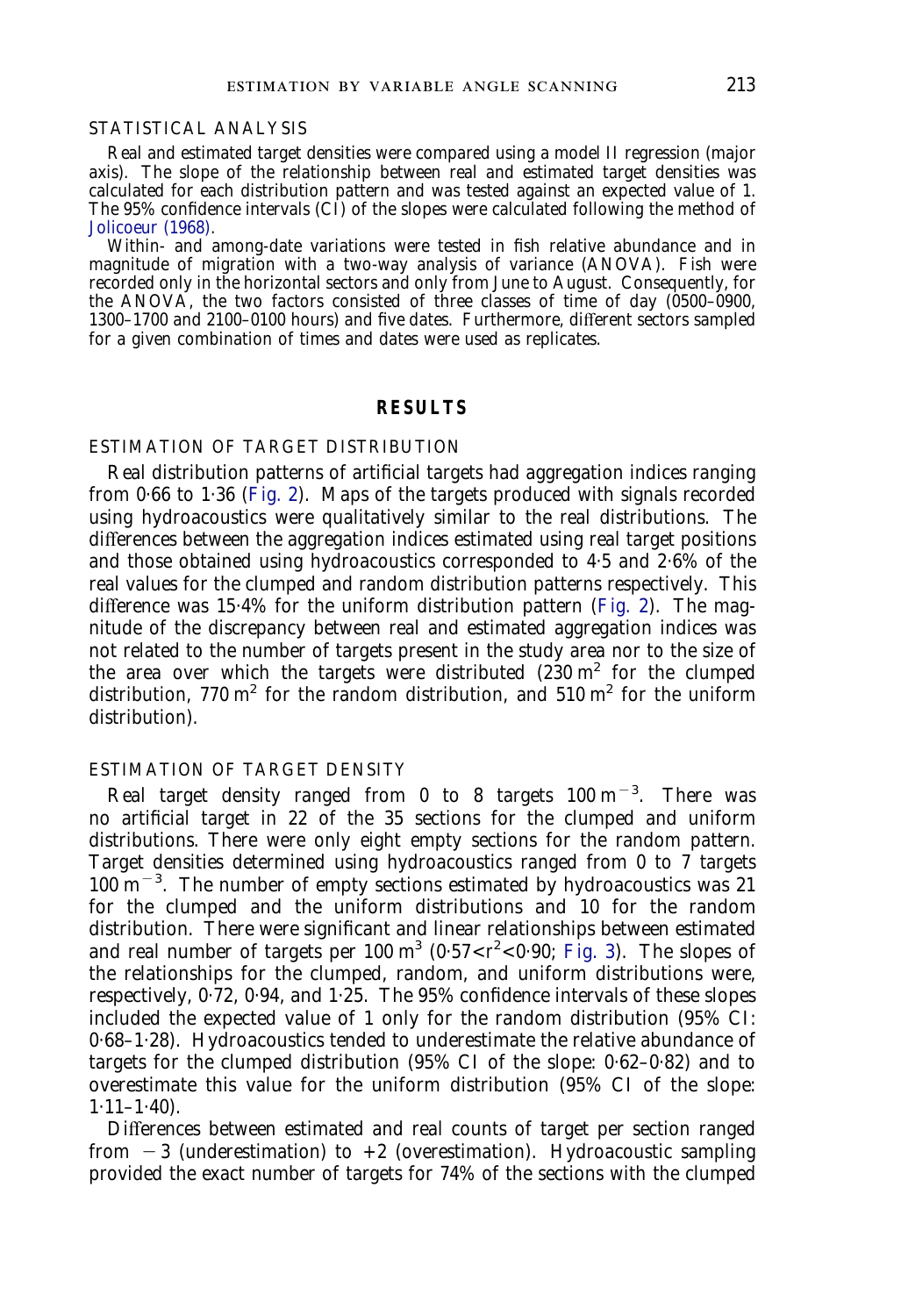

<span id="page-6-0"></span>FIG. 2. Real (left) and acoustic (right) maps of target distribution patterns. The thick line represents the shore.

and uniform distributions, and 60% with the random distribution [\(Fig. 3\)](#page-7-1). Counts determined by hydroacoustics were within  $\pm 1$  target for 88-95% of the sections depending on the distribution patterns. For sections containing >3 targets  $100 \text{ m}^{-3}$  target densities estimated using hydroacoustics were always within  $\pm 30\%$  of real values.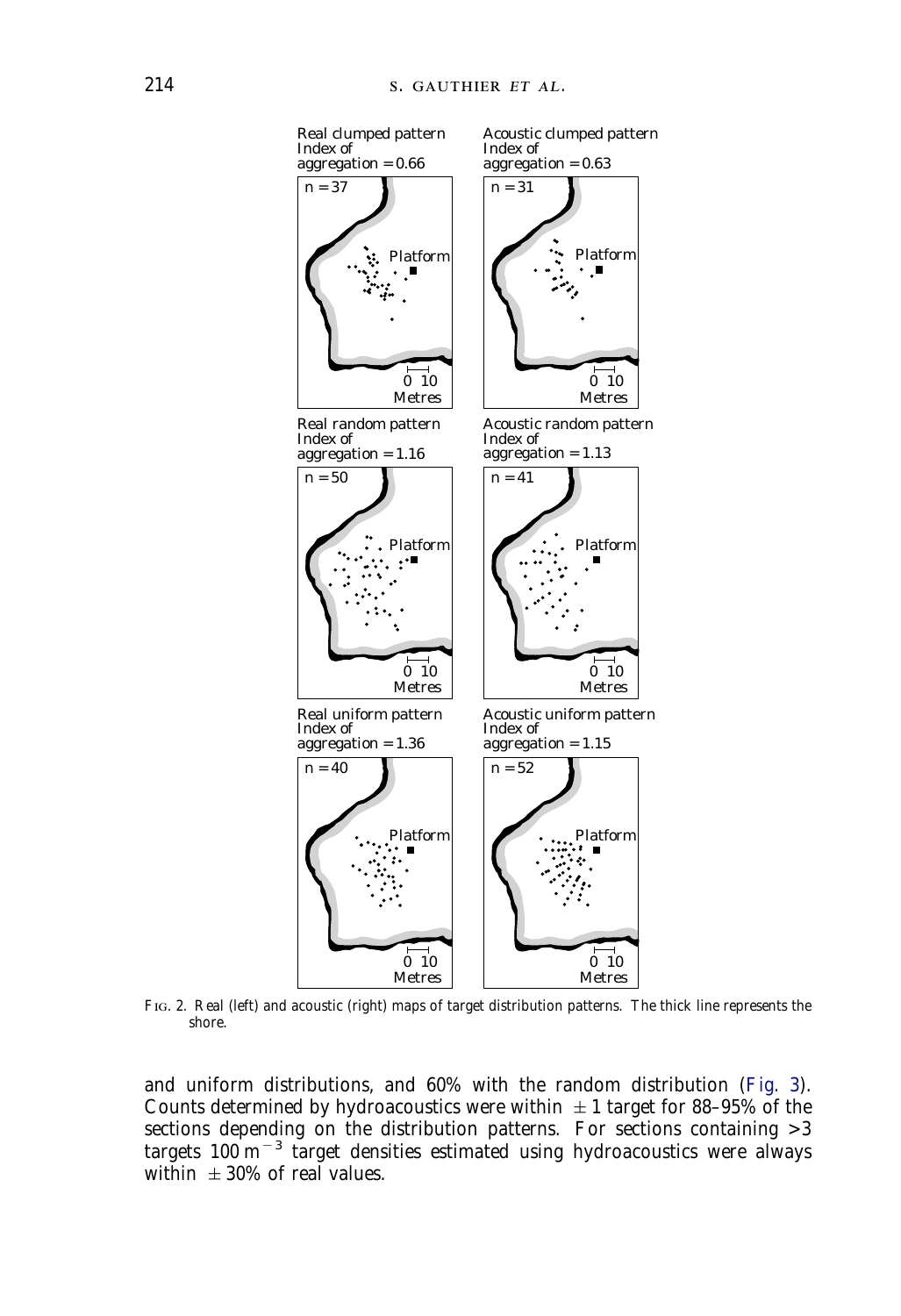

<span id="page-7-1"></span><span id="page-7-0"></span>F. 3. Relationship between real and acoustic target densities for each distribution pattern  $r =$  -=regression line;  $-\frac{-1}{1}$  atio;  $\cdots = 95\%$  CI of the slopes). The per cent difference between real and acoustic target densities is also presented.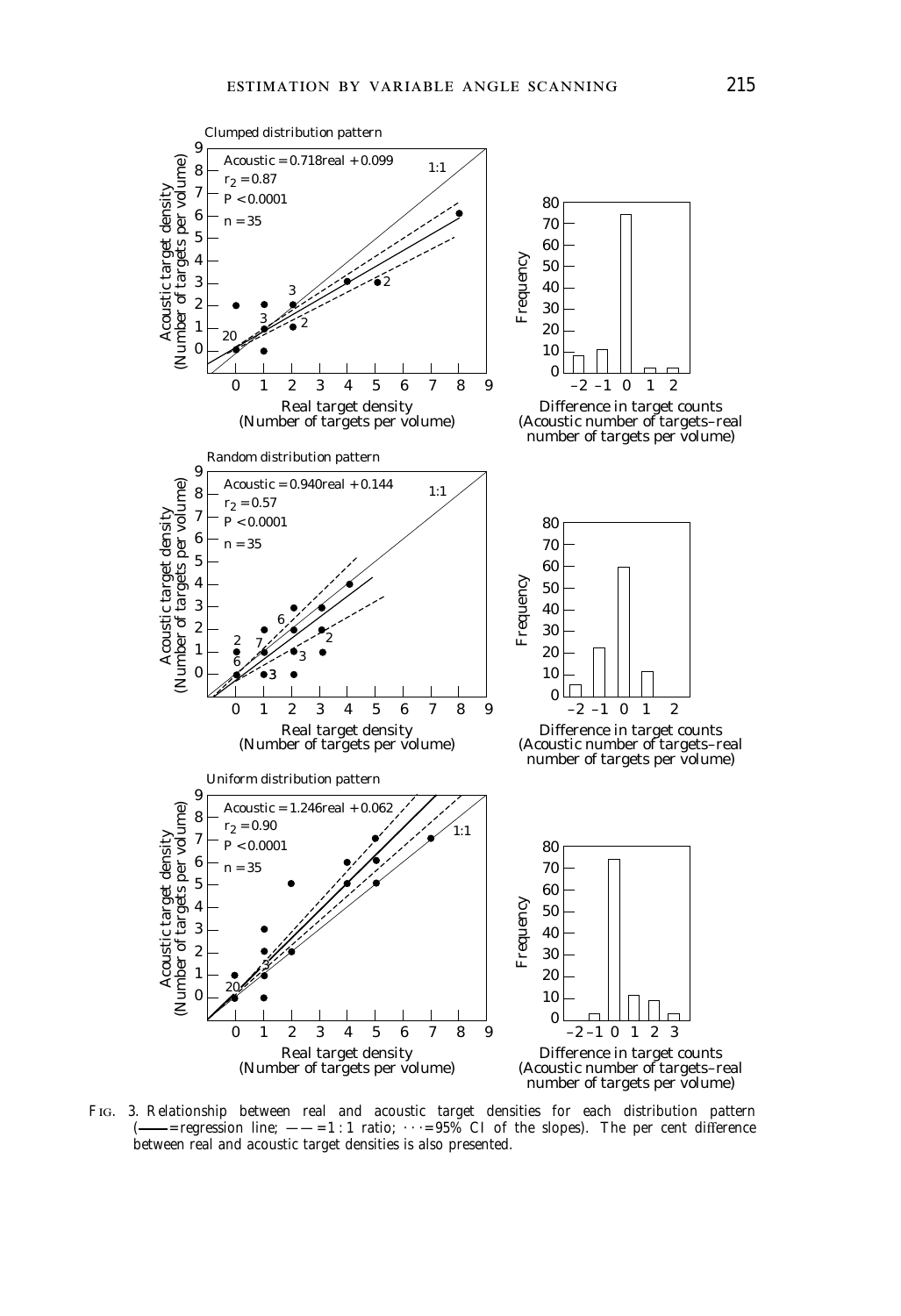

<span id="page-8-0"></span>FIG. 4. Geometric mean of fish relative abundance for each combination of dates and time of day. Vertical bars represents the range of values. Days when no fish were recorded are not shown.

### FISH RELATIVE ABUNDANCE AND MAGNITUDE OF MIGRATION

Fish relative abundance  $(A_R)$  ranged from 0 to 55 $\cdot$ 8 targets 100 m $^{-3}$ . Those targets could represent anything from minnows to large piscivorous trout. In preliminary sampling (using six gillnets of  $50 \times 2$  m; mesh-size: 3–10 cm<sup>2</sup>), the abundance of piscivorous trout was low in Lake Croche (four individuals captured after 12 h of sampling). The targets recorded were probably mostly minnows. Analysis of variance indicated that  $A_R$  varied significantly within  $(F_{2,87}=49.0; P<0.0001)$  and among dates  $(F_{4,87}=3.49; P<0.01)$ . The interaction term was also significant  $(F_{8,87}=2.28; P<0.03)$ .  $A_R$  was generally low during the day (1300–1700 hours), tended to increase towards dusk, and to peak at night [\(Fig. 4\)](#page-8-0). Maximum average  $A_R$  recorded during the night was 41 targets  $100 \text{ m}^{-3}$ . The rate at which  $A_R$  increased toward the night was not constant among dates.

The distance from the littoral zone at which fish were recorded  $(D<sub>I</sub>)$  followed a pattern similar to that displayed by relative abundance [\(Fig. 5\)](#page-9-0). The maximum  $D_L$  was 24 m. The two-way ANOVA suggested that  $D_L$  varied significantly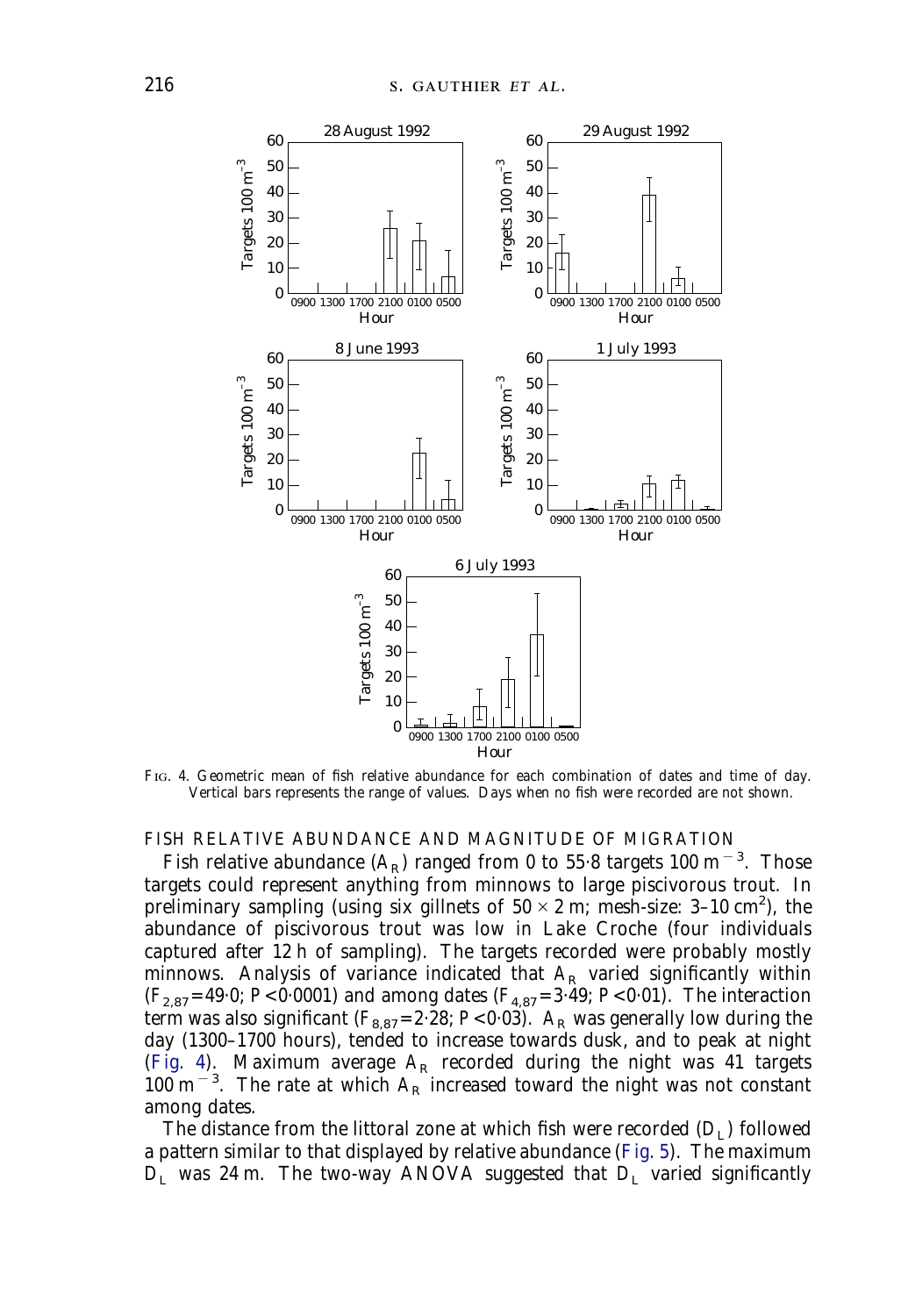

<span id="page-9-0"></span>FIG. 5. Mean of the maximum distance from the littoral zone at which fish were observed for each combination of dates and time of day. Vertical bars represents the range of values. Days when no fish were recorded are not shown.

within  $(F_{2.87} = 80.6; P < 0.0001)$  and among dates  $(F_{4.87} = 2.91; P < 0.03)$ . The interaction term was not significant  $(F_{8.87}=1.23; P>0.03)$ .

From pelagic seine sampling, the only fish moving outside the littoral zone were the hybrid dace (Legendre, 1970). These fish are mainly zooplanktivorous [\(Gauthier & Boisclair, 1997](#page-12-17)). Fish were captured only during the night between 2100–0300 hours, and ranged from two to 16 fish per seine haul, representing 1–8 fish 100 m<sup> $-3$ </sup>. The length of the minnows captured was 4.5–6.5 cm.

### **DISCUSSION**

The variable angle approach can be useful to describe and quantify distribution patterns and relative abundance of the artificial targets, but its precision differed with the variable examined. The hydroacoustic maps were qualitatively similar to real target distributions. Furthermore, aggregation indices estimated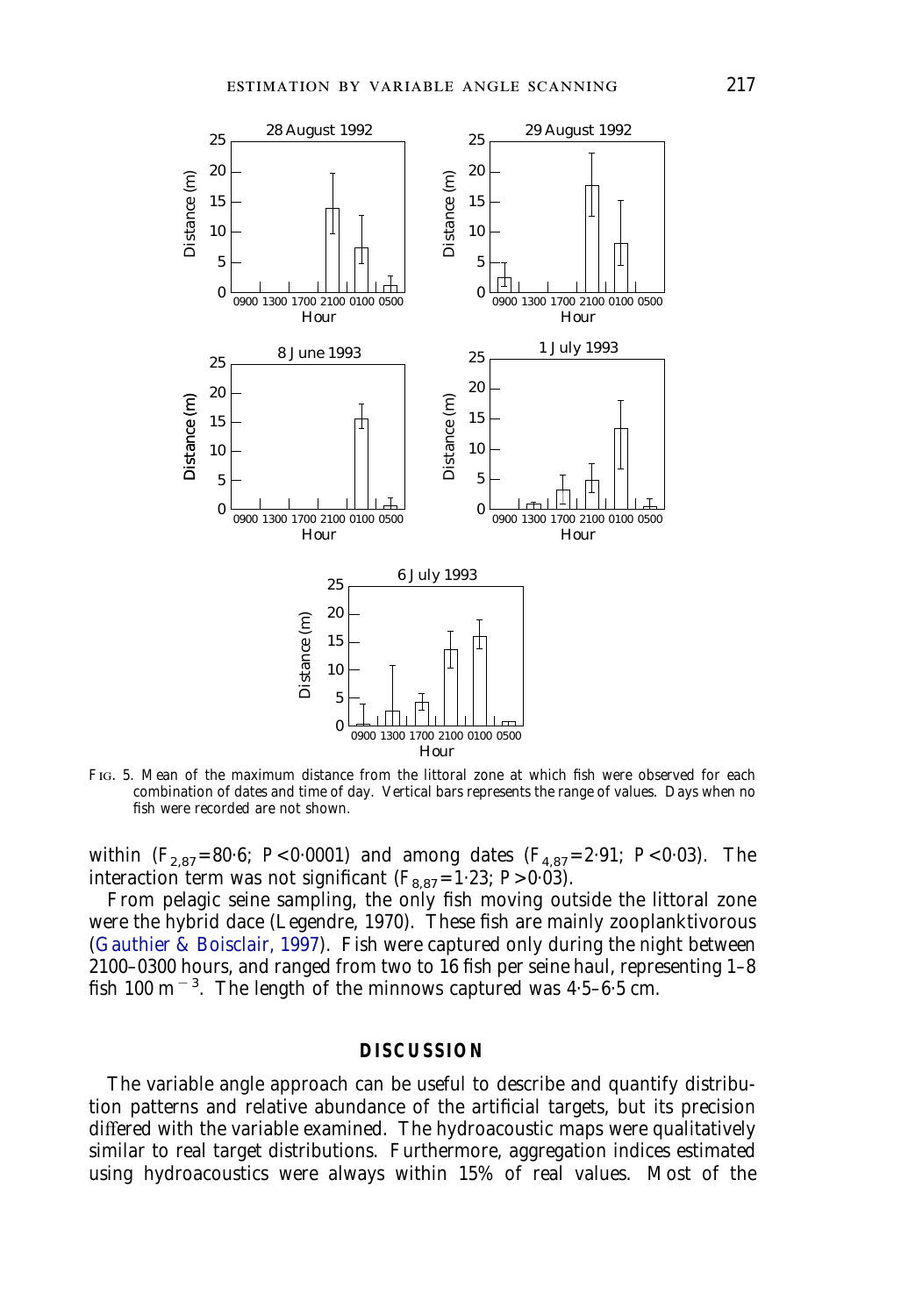difference between real and acoustic aggregation indices was attributed to the inability of the single beam echosounder to position the targets adequately within the cones ensonified. This shortcoming may have biased the estimated distances between nearest neighbours, and hence, the aggregation indices calculated using hydroacoustics. This source of error can be expected to be eliminated largely by using split or dual beam echosounders.

Target relative densities determined using hydroacoustics were within one target of real values for at least 88% of the sections. However, the 95% CI of the slope of the relationship between acoustic and real target densities included the expected value of one for only the random distribution pattern. This result implies that the hydroacoustic surveys tended to under- or overestimate real target density systematically. Two alternative hypotheses can be proposed to explain the different directions of this bias. First, overestimation of target density may have been produced by movements of the platform due to the wind. Echosounding was not performed in very windy conditions  $($ >15 km h<sup>-1</sup>), since entrapped air bubbles and small surface waves produced considerable interfering noise. However, the floating platform could have moved even in low windy conditions (the anchoring system of the platform can rotate freely by  $c$ . 5°). Those movements may increase the effective volume sampled by the system above the expected 11). One potential outcome of this situation was that a single target located in one specific section (particularly on the margin) might be recorded by more than one acoustic cone. Consequently, under windy conditions such as those experienced during the sampling of the uniform pattern, the total number of targets recorded using hydroacoustics (52 targets) could be larger than the total number of targets present in the study area (40 targets). Secondly, underestimation of target density might be associated to the difficulty with discriminating multiple targets. This difficulty could explain the underestimation observed in the clumped distribution. The minimum distance along the beam axis that must separate targets to allow their discrimination corresponded to half the pulse length of the signals produced by the hydroacoustic system. The pulse length can be calculated as the product of the pulse duration and of the speed of sound in water [\(Tucker & Gazey, 1966\)](#page-13-5). If we assume a speed of sound of 1480 m s<sup> $-1$ </sup> in fresh water, the half pulse length of the system was  $0.74$  m. The numbers of targets separated by  $\lt 0.74$  m for the uniform, random, and clumped distributions were four, eight, and 15 respectively. These values support the hypothesis that target density was underestimated particularly for the clumped pattern.

Determination of fish distribution and variations of fish relative abundance outside the littoral zone on a daily and a seasonal basis was complicated by the discrimination of multiple targets. In addition, two other biases were associated with recording fish from a stationary platform. First, densities may have been overestimated by the recurrent entering and exiting the beam by a single fish. Secondly, abundance may have been overestimated by repetitive changes in the orientation of small fish such that their target strength may have become momentarily too low to be recorded by the sounder. For instance, [Kubecka](#page-12-18) [\(1994\)](#page-12-18) has shown a difference of 10–15 dB around average target strength by yawning and pitching a rudd *Scardinius erythrophthalmus* (L.) (190 mm) during horizontal scanning. Similarly, the relationships between target strength and fish incidence aspect in vertical scanning have been discussed widely [\(Nakken &](#page-13-6)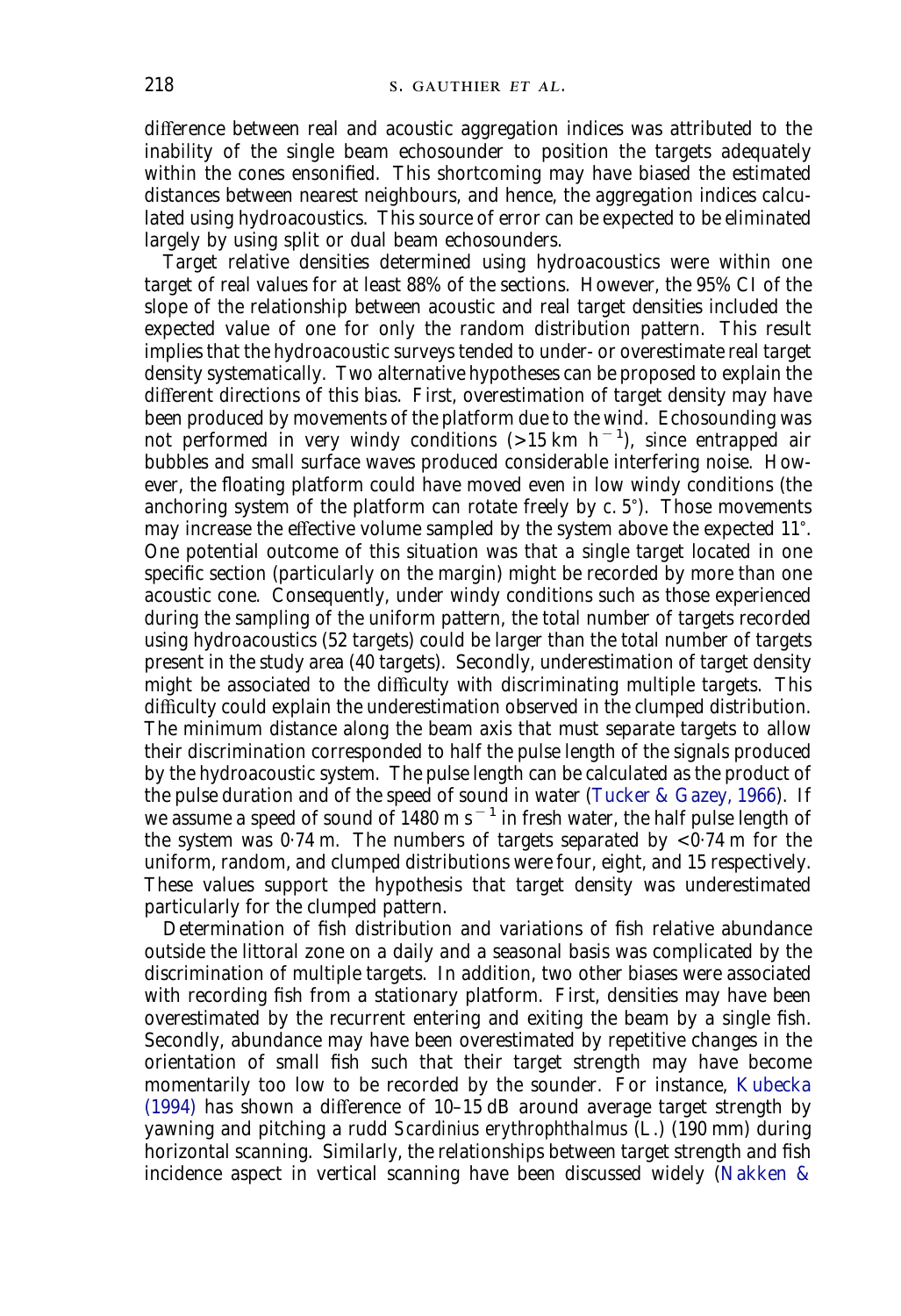[Olsen, 1977;](#page-13-6) [Goddard & Welsby, 1985;](#page-12-19) [Foote, 1980,](#page-11-5) [1985,](#page-11-6) [1986;](#page-11-7) [MacLennan](#page-12-20) *[et al](#page-12-20)*[., 1989;](#page-12-20) [Ona, 1990\)](#page-13-7). Since it may be difficult to assess the orientation of freeswimming fish during horizontal scanning, interpretation of target strength measurements are impractical and of relative usefulness. Furthermore, most algorithms used to estimate fish target strength in a single beam echosounder are based on a probability density function of insonified volumes corresponding to steps of decreasing intensity [\(Craig & Forbes, 1969;](#page-11-8) Rudstam *et al*., unpublished). The Hydro Acoustic Data Analysis System (HADAS) developed by T. Lindem uses this approach [\(Lindem, 1983\)](#page-12-21). Since, during the present study, part of the acoustic beam was scattered by the surface, the volumes and hence the algorithm equation of target strength obtained using this procedure should be revised. In addition to the potential errors described above, the horizontal use of hydroacoustics near the surface may give rise also to specific problems such as surface reflections and interference with direct-path echo returns. This phenomenon may produce noise difficult to interpret. Despite the problems listed above, the results suggest that the variable angle approach may be a useful tool to provide information on temporal and spatial distribution and on relative abundance of fish in the pelagic zone of deep and shallow lakes.

We thank S. Comeau, N. Gaudreau and A. Rousseau for their valuable help in the field and in the laboratory, and T. Lindem and P. Fréon for their helpful suggestions on the manuscript. Financial support was provided by the Natural Sciences and Engineering Research Council of Canada (NSERC), FCAR Nouveau chercheur and FCAR Equipe through grants to D. Boisclair. S. Gauthier was supported by the Fondation J. A. Paulhus.

### **References**

- <span id="page-11-0"></span>Backiel, T. & LeCren, E. D. (1967). Some density relationships for fish population parameters. In *The Biological Basis of Freshwater Fish Production* (Gerking, S. D., ed.). Oxford: Blackwell Scientific.
- <span id="page-11-3"></span>Bjerkeng, B., Borgstrom, R., Brabrand, A. & Faafeng, B. (1991). Fish size distribution and total fish biomass estimated by hydroacoustical methods: a statistical approach. *Fisheries Research* **11,** 41–73.
- <span id="page-11-4"></span>Clark, P. J. & Evans, F. C. (1954). Distance to nearest neighbor as a measure of spatial relationship in populations. *Ecology* **35,** 445–453.
- <span id="page-11-8"></span>Craig, R. E. & Forbes, S. T. (1969). A sonar for fish counting. *Fiskedirektoratets Skrifter. Serie Havundersøkelser* **15,** 210–219.
- <span id="page-11-1"></span>Cushing, D. H. (1971). The dependence of recruitment on parent stock in different group of fishes. *Journal du Conseil Permanent International pour L'Exploration de la Mer* **33,** 340–362.
- <span id="page-11-2"></span>Cushing, D. H. (1974). The possible density-dependence of larval mortality and adult mortality in fishes. In *The Early Life History of Fish* (Blaxter, J. H. S., ed.), pp. 103–111. Berlin: Springer-Verlag.
- <span id="page-11-5"></span>Foote, K. G. (1980). Effect of fish behavior on echo energy: the need for measurements of orientation distributions. *Journal du Conseil Permanent International pour L'Exploration de la Mer* **39,** 193–201.
- <span id="page-11-6"></span>Foote, K. G. (1985). Rather-high-frequency sound scattering by swimbladdered fish. *Journal of the Acoustical Society of America* **78,** 688–700.
- <span id="page-11-7"></span>Foote, K. G. (1986). A critique of Goddard and Welsby's paper '' The acoustic strength of live fish ''. *Journal du Conseil Permanent International pour L'Exploration de la Mer* **42,** 212–220.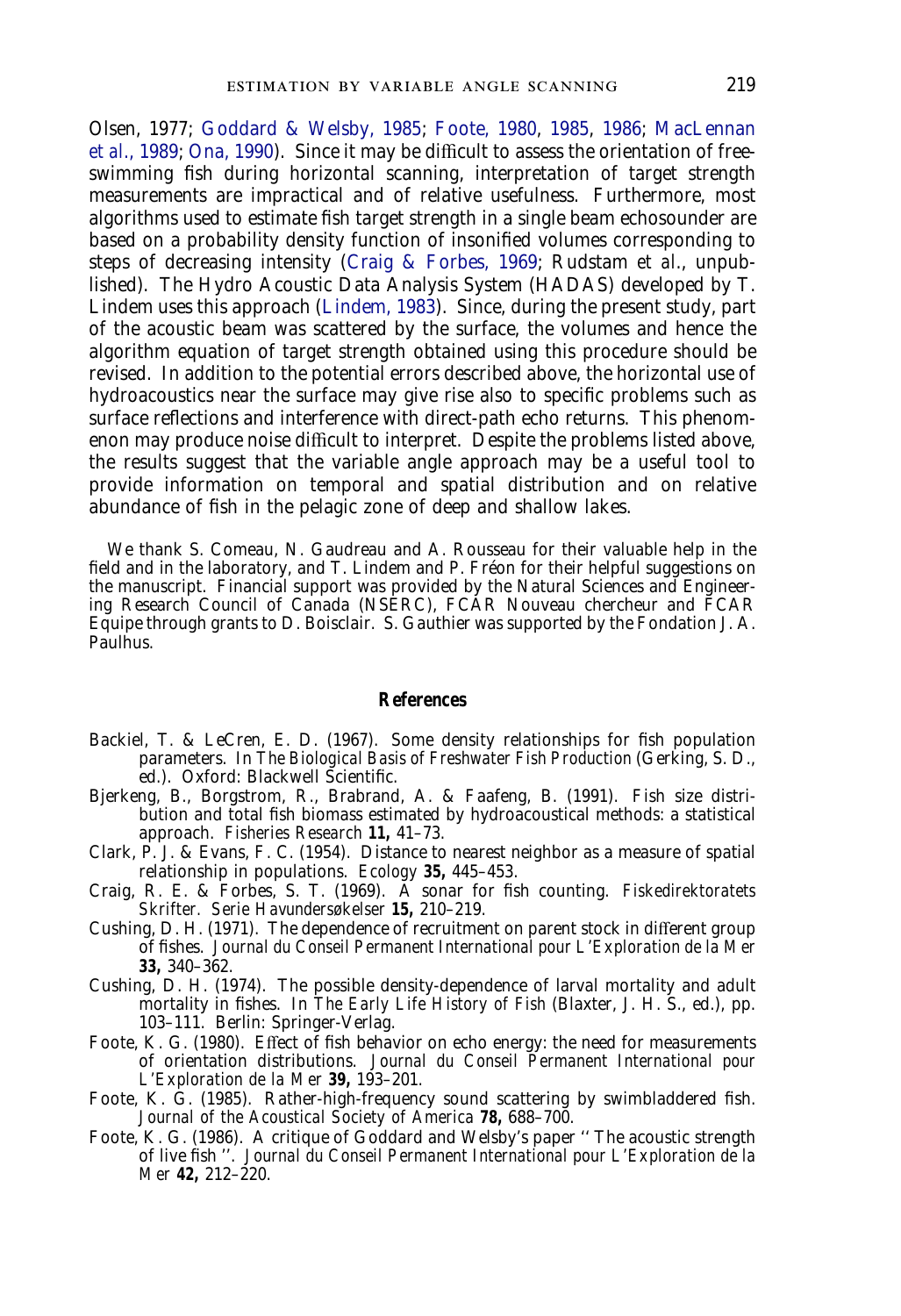- <span id="page-12-7"></span>Foote, K. G. (1991). Acoustic sampling volume. *Journal of the Acoustical Society of America* **90,** 959–964.
- <span id="page-12-12"></span>Gaudet, D. M. (1990). Enumeration of migrating salmon population using fixed-location sonar counters. *Rapport et Procès des Réunions. Conseil Permanent International pour L'Exploration de la Mer* **189,** 197–209.
- <span id="page-12-17"></span>Gauthier, S. & Boisclair, D. (1997). The energetic implications of the diel onshoreoffshore migration by dace (*Phoxinus eos*  $\times$  *P. neogaeus*) in a small oligotrophic lake. *Canadian Journal of Fish and Aquatic Science,* in press.
- <span id="page-12-19"></span>Goddard, G. C. & Welsby, V. G. (1985). The acoustic target strength of live fish. *Journal du Conseil Permanent International pour L'Exploration de la Mer* **42,** 197–211.
- <span id="page-12-4"></span>Gunderson, D. R. (1993). *Surveys of Fisheries Resources.* New York: John Wiley.
- <span id="page-12-2"></span>Hamley, J. M. (1975). Review of gillnet selectivity. *Journal of the Fisheries Research Board of Canada* **32,** 1943–1969.
- <span id="page-12-3"></span>Hansson, S. & Rudstam, L. G. (1995). Gillnet catches as an estimation of fish abundance: a comparison between vertical gillnet catches and hydroacoustic abundances of Baltic Sea herring (*Clupea harengus*) and sprat (*Sprattus sprattus*). *Canadian Journal of Fisheries and Aquatic Sciences* **52,** 75–83.
- <span id="page-12-0"></span>Harden-Jones, F. R. (1968). *Fish Migration.* London: Edward Arnold.
- <span id="page-12-8"></span>Hewitt, R. P., Smith, P. E. & Brown, J. C. (1976). Development and use of sonar mapping for pelagic stock assessment in the California Current area. *Fisheries Bulletin* **74,** 281–300.
- <span id="page-12-5"></span>Hilborn, R. & Walters, C. J. (1992). *Quantitative Fisheries Stock Assessment: Choice, Dynamics & Uncertainty.* London: Chapman & Hall.
- <span id="page-12-16"></span>Jolicoeur, P. (1968). Interval estimation of the slope of the major axis of a bivariate normal distribution in the case of a small sample. *Biometrics* **24,** 679–682.
- <span id="page-12-18"></span>Kubecka, J. (1994). Simple model on the relationship between fish acoustical target strength and aspect for high-frequency sonar in shallow waters. *Journal of Applied Ichtyology* **10,** 75–81.
- <span id="page-12-10"></span>Kubecka, J., Duncan, A. & Butterworth, A. (1992). Echo counting or echo integration for fish biomass assessment in shallow waters. In *European Conference on Underwater Acoustics* (Weydert, M., ed.), pp. 129–132. London: Elsevier.
- <span id="page-12-11"></span>Kubecka, J., Duncan, A., Duncan, W. M., Sinclair, D. & Butterworth, A. J. (1994). Brown trout populations of three Scottish lochs estimated by horizontal sonar and multimesh gill nets. *Fisheries Research* **20,** 29–48.
- Legendre, P. (1970). The bearing of *Phoxinus* (Cyprinidae) hybridity on the classification of its North American species. *Canadian Journal of Zoology* **48,** 1167–1177.
- <span id="page-12-21"></span>Lindem, T. (1983). Successes with conventional *in situ* determination of fish target strength. *FAO Fisheries Reports* **300,** 104–111.
- <span id="page-12-14"></span>Lindem, T. & Sandlund, O. T. (1984). New methods in assessment of pelagic fish stocks—coordinated use of echo-sounder, pelagic trawl and pelagic nets. *Fauna* **37,** 105–111.
- <span id="page-12-6"></span>MacLennan, D. N. & Simmonds, E. J. (1992). *Fisheries Acoustics.* London: Chapman & Hall.
- <span id="page-12-20"></span>MacLennan, D. N., Hollingworth, C. E. & Armstrong, F. (1989). Target strength and the tilt angle distribution of caged fish. *Proceedings of the Institute of Acoustics* **11,** 11–20.
- <span id="page-12-1"></span>McKeown, B. A. (1984). *Fish Migration.* Portland, Oregon: Timberpress.
- <span id="page-12-13"></span>Mesiar, D. C., Eggers, D. M. & Gaudet, D. M. (1990). Development of techniques for the application of hydroacoustics to counting migratory fish in large rivers. *Rapports et Procès-verbaux des Réunions. Conseil Permanent International pour L'Exploration de la Mer* **189,** 223–232.
- <span id="page-12-9"></span>Misund, O. A., Aglen, A. & Fronaes, E. (1994). Mapping the shape, size, and density of fish schools by echo integration and high-resolution sonar. *ICES Journal of Marine Science* **52,** 11–20.
- <span id="page-12-15"></span>Morrison, J. J. (1970). A link between cartographic theory and mapping practice: the nearest neighbor statistic. *Geographical Review* **60,** 494–510.